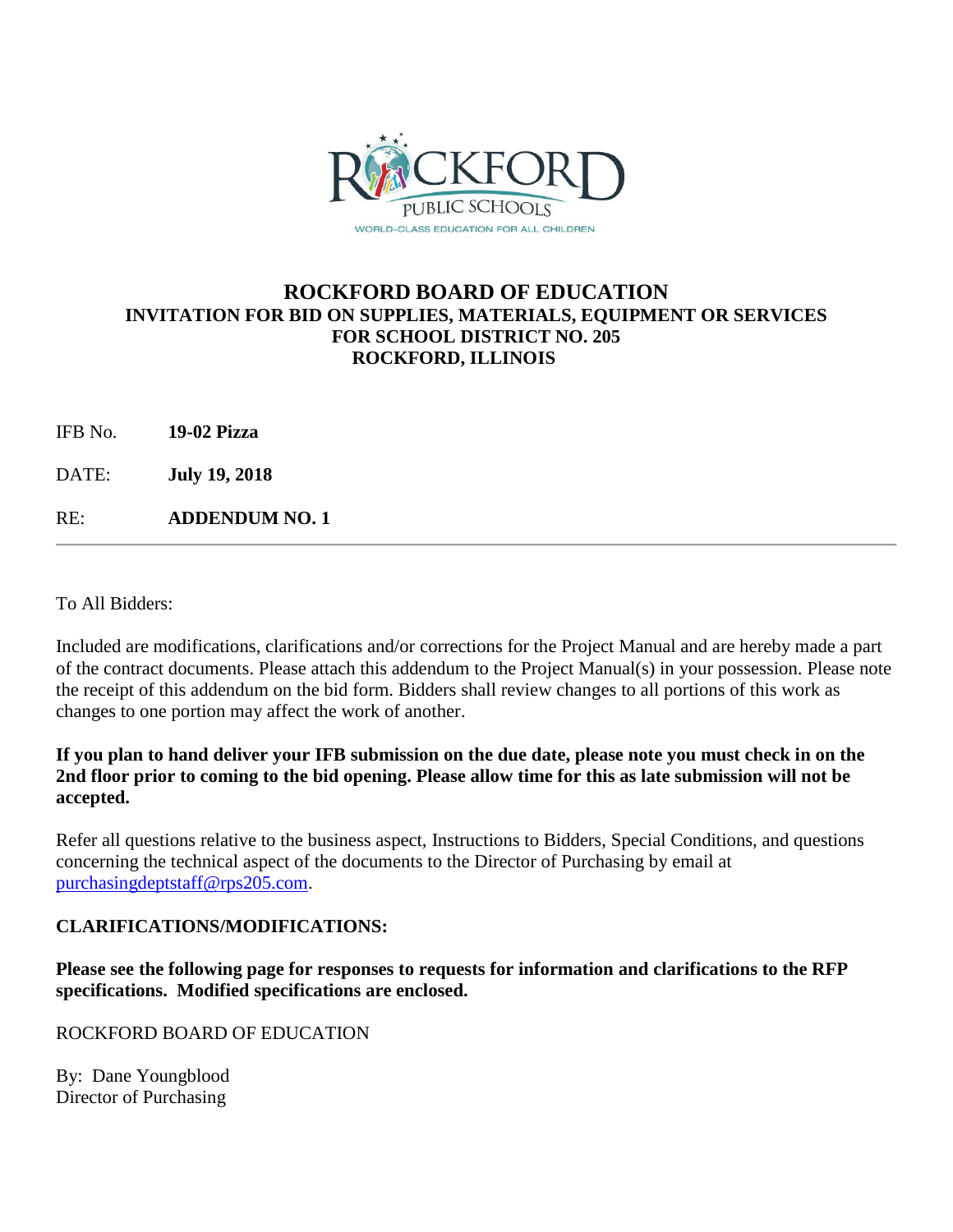## **CLARIFICATIONS:**

Below are requests for information received to date and corresponding clarifications to the IFB specifications.

- 1. Is the total pizzas for cheese 49,000 as stated on the line or is it supposed to be 29,000 if I look at the total and take out the pepperoni?
	- a. The correct quantity of cheese pizzas is 29,000. Please use the enclosed modified specifications when submitting your proposal.
- 2. Samples so if I am reading this right on the day the bid is due you would like samples also delivered to that address?
	- a. Correct. Samples should be submitted to Nutrition Services no later than 2:00 PM, July 31, 2018.
- 3. It mentions several times to have original signature but then on the first page it is also asking for the bid on a CD or flash drive – so just scan those documents?
	- a. Correct. Sealed proposals must include both an original, signed hardcopy and an electronic copy.

# **MODIFICATIONS:**

Enclosed are revised specifications. These should replace the original specifications and pricing should be submitted on this pricing sheet.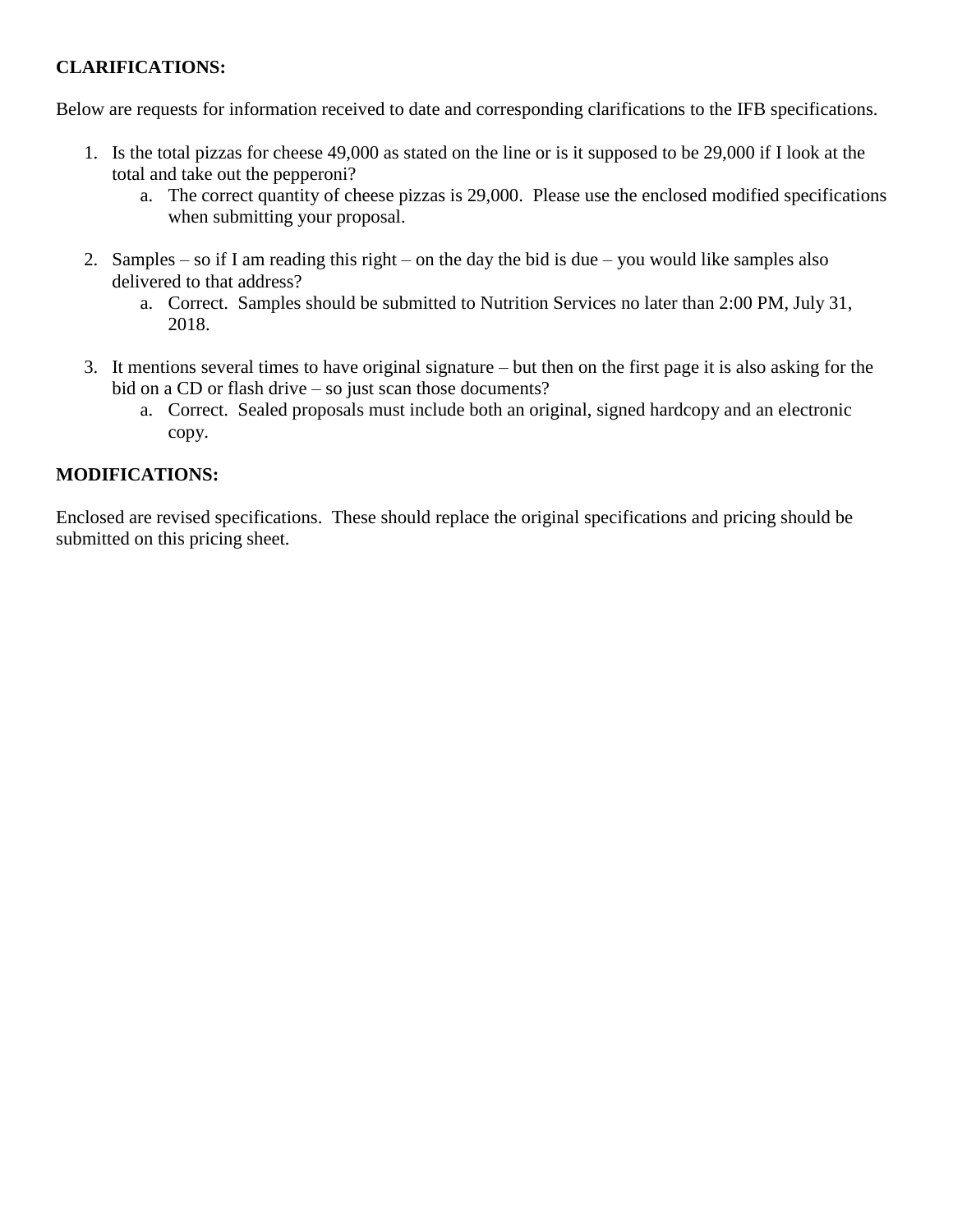### **1. Glossary:**

- a. **Child Nutrition (CN)** The Food and Nutrition Service administers several programs that provide healthy food to children including the National School Lunch Program, School Breakfast Program, Child and Adult Care Food Program, Summer Food Service Program, Fresh Fruit and Vegetable Program, and Special Milk Program.
- b. **CN Label** The USDA, Child Nutrition (CN) Labeling Program provides food manufacturers the option to include a standardized food crediting statement on their product label.
- c. **CPI-U** *U.S. Department of Labor Consumer Price Index (CPI-U) for All Urban Consumers, All Items*
- d. **NSLP** The National School Lunch Program is a federally assisted meal program operating in public and nonprofit private schools and residential child care institutions.
- e. **Product Formulation Statements/Other Documentation** When purchasing a processed product without a CN Label, a program operator may request a signed Product Formulation Statement on manufacturers' letterhead that demonstrates how the processed product contributes to the meal pattern requirements.
- **2. Purpose:** Vendor(s) will supply and deliver fresh, hot pizza for the District's School Nutrition Program. Vendor(s) must be able to provide delivery to the four (4) high schools, seven (7) middle schools, twenty-nine (29) elementary schools, and four (4) early childhood schools. Up to two deliveries per month at the early childhood, elementary and middle schools and two deliveries per month for the high schools will be split evenly between the awarded vendor(s).
	- a. 2017-18 School Year Data
		- i. Volume: 33,400 pizzas
		- ii. Deliveries: 1,225 evenly distributed between the awarded vendors
		- iii. Attachments:
			- A. 2017-18 Delivery Schedule
			- B. 2017-18 Delivery Locations
			- C. 2017-18 Lunch Periods
	- b. 2018-19 schedules may change
	- c. School calendars shall be furnished to the vendor(s) awarded the contract. Verifying that schools are open during severe snow storms, or other forms of inclement weather is the responsibility of the vendor.
		- i. In the event of school closure, the delivery will be cancelled.
- **3. Product Specifications:** Only those products that conform to the requirements in accord with this bid and applicable Federal, State and local laws and regulations governing Child Nutrition Programs should be submitted as responsive to this bid; products below stated specifications will not be accepted. Products must meet or exceed the following specifications:
	- a. **Size:** Must be 14" round whole pizza.
	- b. **Pre-cut:** Pizzas delivered to all schools must be pre-cut into eight (8) *evenly portioned* slices.
	- c. **NSLP Child Nutrition Meal Requirements:**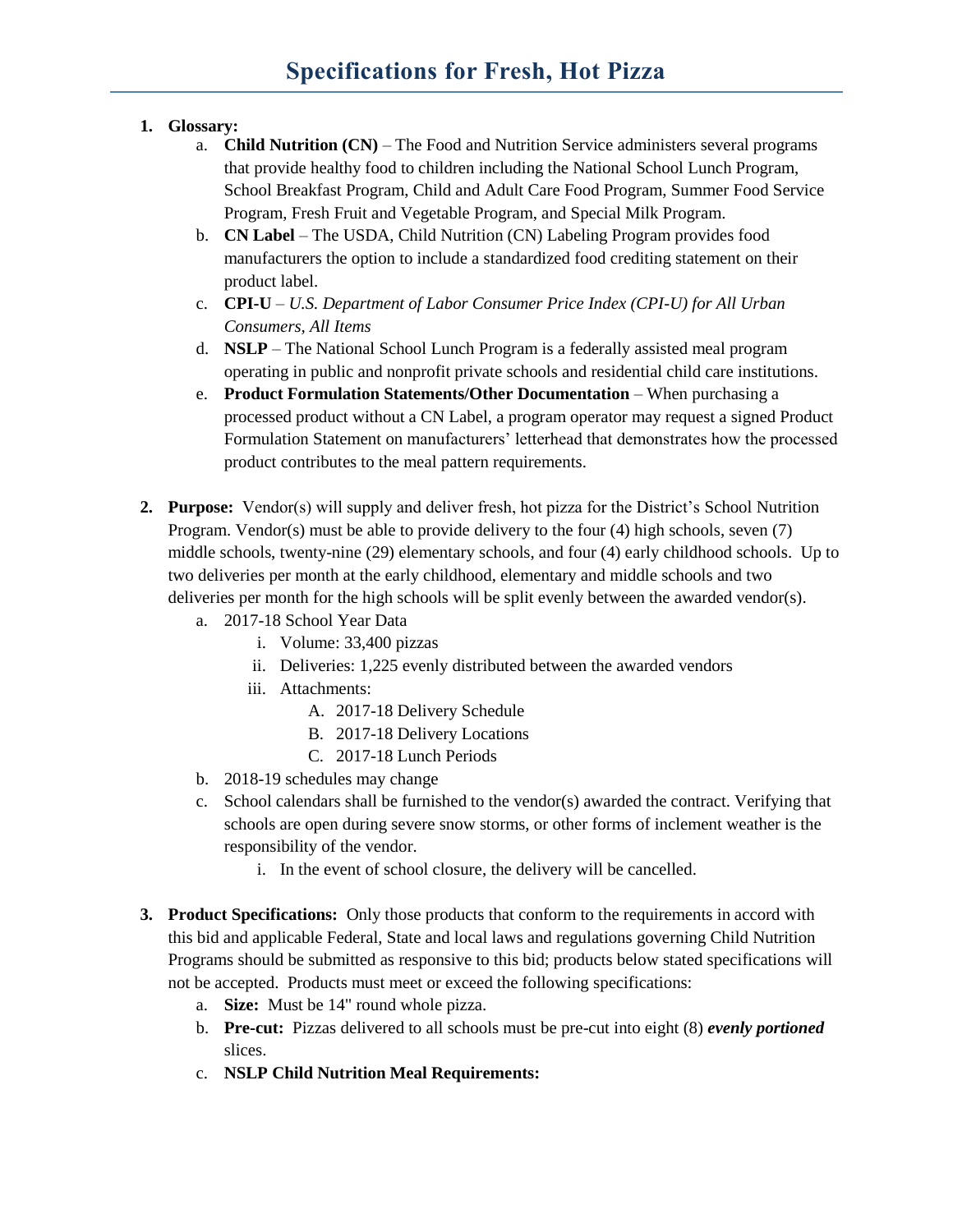# **Specifications for Fresh, Hot Pizza**

- i. **Grain Items:** Acceptable grain items must include 50% or more whole grains by weight, or have whole grains as the first ingredient.
- ii. **Total Fats:** Acceptable food items must have less than or equal to 35% from total fat as served.
- iii. **Saturated Fats:** Acceptable food items must have less than 10% calories from saturated fat as served.
- iv. **Trans Fats:** Acceptable food items must have zero grams of trans fat as served (less than or equal to .5 g per portion).
- v. **Sugar:** Acceptable food items must have less than or equal to 35% of weight from total sugar as served.
- vi. **Sodium:** Acceptable food items must have less than or equal to 480 mg sodium per item as served, including any accompaniments.
- vii. **Calories:** Acceptable food items must have less than or equal to 350 calories per item as served including any added accompaniments.

#### d. **NSLP Child Nutrition Meal Contribution:**

i. Each serving (8 cut slice) must contribute a minimum of 2 oz. meat/meat alternate and two (2) servings bread/bread alternate.

#### e. **Ingredients:**

- i. Cheese: 100% real (no imitation) cheese
- ii. Crust: Thick crust
- iii. Sauce: Red sauce
- iv. Pepperoni: Whole slices
- f. **Proof of Quality and/or Adherence to Specifications:** If the product deviates from specifications or is found to be inferior, the Vendor shall be given notice to pick up the product and issue credit to the District.
- g. **Product and Nutritional Analysis:** Vendor must provide District with complete nutritional analysis for every product served. Failure to provide this information may disqualify the bid.
	- i. Bidder must provide a CN label or Product Formulation Statement

#### **4. Delivery Specifications:**

- a. Vendor must deliver as specified by the District and must make as many deliveries each day to ensure students are receiving fresh, hot pizza.
- b. Pizza must be delivered no more than thirty (30) minutes prior to the beginning of each lunch period. Orders shall be communicated to the Vendor by the designated authorized employee(s), one week prior to delivery. Changes are to be accepted up to 4:00 p.m. on the day prior to delivery. Orders may be adjusted slightly after each lunch period by calling the Vendor's designated authorized employee(s).
	- i. The Vendor shall be notified of any nutrition program time changes at the school by the designated authorized employee(s), as soon as possible.
- c. Drivers shall be required to deliver food to appropriate areas; however, they are not expected to place items on the shelves of heating/holding equipment.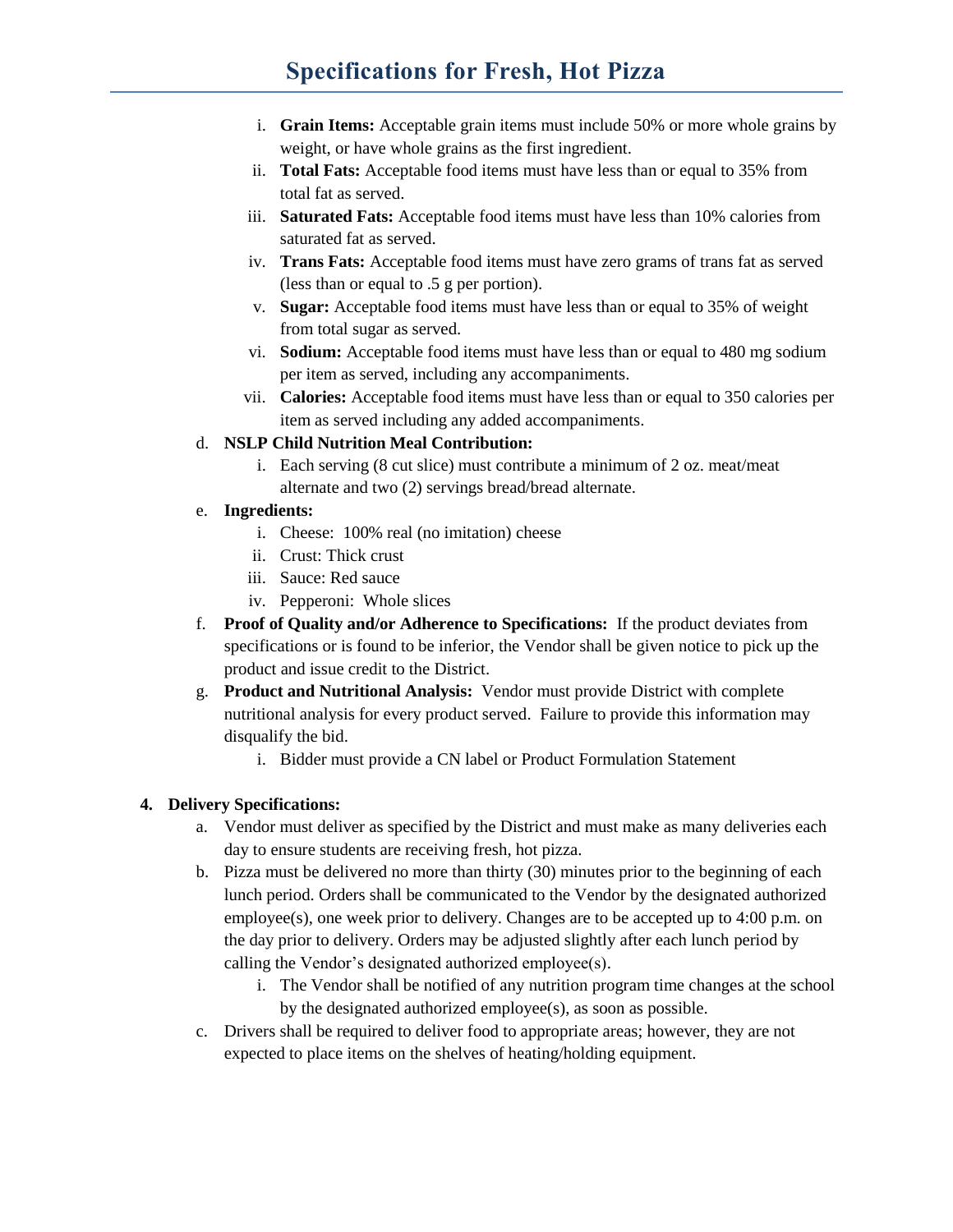# **Specifications for Fresh, Hot Pizza**

- d. Vendor must bid and serve any/all sites specified by the District. Vendor must supply a list indicating school name and restaurant serving each school, restaurant manager's name, restaurant address, email address, and telephone number.
- e. Product must be delivered cooked and "ready-to-eat", boxed, and in insulated containers designed to maintain proper temperatures. Product must arrive at a minimum internal temperature of 140 degrees Fahrenheit. Insulated containers must be able to maintain the minimum internal temperature of 140 degrees Fahrenheit until anticipated time of service.
- f. Vendor shall supply school with two (2) legible copies of all delivery receipts, signed by the appropriate cafeteria personnel.
- *g. Vendor must accept return of all products deemed unacceptable by District Representative or any product not delivered within specified time and/or temperature.*
- **5. Invoices:** Invoices will be honored if signed by an authorized employee of the Nutrition Services Department.
	- a. Vendor must supply a sample of an invoice.
	- b. Authorized product substitution must be billed at bid pricing.
	- c. Vendor must designate a contact for account and/or invoicing purposes.
	- d. Invoices will consist of dated delivery tickets to each delivery location.
	- e. A twice-monthly summary of purchases will be emailed to the Nutrition Services Office no later than five working days after the period ends; Excel file preferred.
		- i. RPS invoicing periods:
			- 1.  $1<sup>st</sup>$  through  $15<sup>th</sup>$  of each month.
			- 2.  $16<sup>th</sup>$  through last day of each month.
- **6. Samples:** Samples of the specified product must be brought in for evaluation. Vendors shall provide two (2) hot pizzas, packaged in your company's pizza box (as it would be delivered to our schools); one cheese and one pepperoni. Samples received must be at a minimum internal temperature of 140 degrees Fahrenheit. **Deliver to: Nutrition Services Department, Rockford Board of Education, 501 7th Street, Room 506, Rockford, IL 61104.** Samples must be received by the date and time specified for bid opening, with the understanding that the contract will be awarded after full consideration is given to the best overall quality, price, and student acceptability of the items.
	- a. NOTE: Samples submissions are to be separate from the Bid submissions. Bids are to be submitted as described in: GENERAL CONDITIONS AND INSTRUCTIONS FOR ALL BIDS.
- **7. Product cost:** Product cost must reflect wholesale cost, less any commodity allowance, and net product cost.

#### **8. Annual Price Adjustments**

a. This contract shall be effective from the award date through June 30, 2019 plus four (4) one-year option periods. Vendor agrees to hold firm the prices offered through June 30, 2019.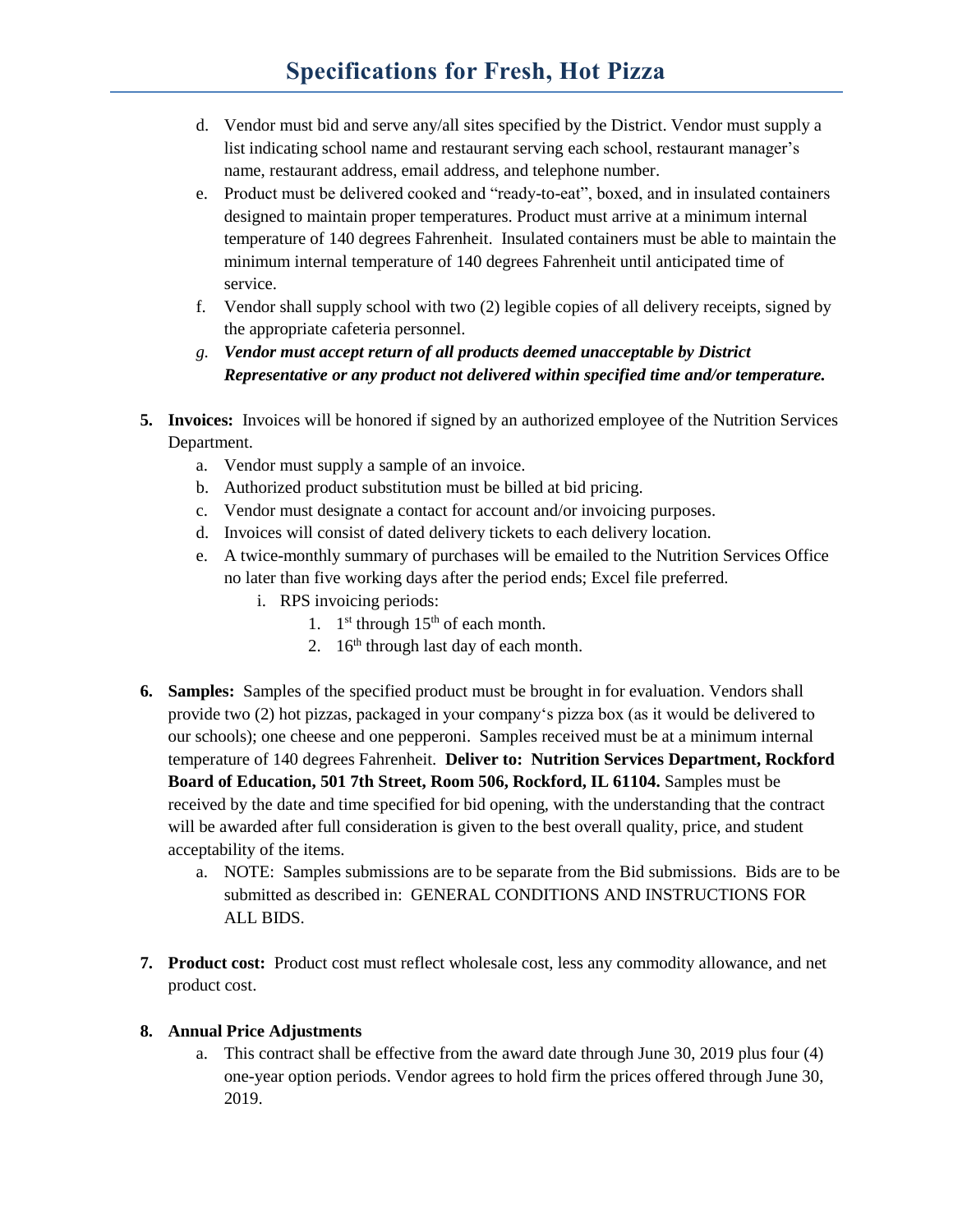# **Specifications for Fresh, Hot Pizza**

- b. For each subsequent twelve (12) month period thereafter, and upon a minimum of sixty (60) days advance written notice to the District, Vendor may increase the price no more than the percentage change in the *U.S. Department of Labor Consumer Price Index (CPI-U) for All Urban Consumers, All Items*, in effect during the previous twelve (12) month period. In the event of any price decrease during the term of this contract, Vendor will reduce the price by the same percentage reduction as such prices decrease.
- c. If no price changes are submitted, the District will assume current prices are firm for the next 12 months.
- **9. Contract Term:** The initial contract term shall be for the 2018-19 school year effective on the contract award date through June 30, 2019, with the option to renew for up to four (4) additional one-year periods by unilateral decision of the District with adequate notice to the selected vendor.
	- a. Initial Term: Award date to June 30, 2019
	- b. OPTION YEARS:
		- 1. July 1, 2019 to June 30, 2020
		- 2. July 1, 2020 to June 30, 2021
		- 3. July 1, 2021 to June 30, 2022
		- 4. July 1, 2022 to June 30, 2023
- **10. Termination:** The District reserves the right to terminate the contract within 24 hours of written notice to the vendor for the following reasons:
	- a. Service inconsistency (early/late/ no-show)
	- b. NSLP (National School Lunch Program) violations of agreement
	- c. USDA violations
	- d. Local health code violations
	- e. On-going temperature violations
	- f. Product quality and/or portion control issues
	- g. Any unauthorized product substitution
- **11. Reservation of Rights:** The District reserves the right to add additional schools or sites to this contract. Services will be provided for these schools or sites for the time periods as specified. All contract terms and conditions will apply to these additional schools or sites. The District also reserves the right to delete schools or sites from this contract. In addition to the above listed criteria, bids will be evaluated on the basis of advantages and disadvantages to the District that might result from making more than one award. As such, the District reserves the right to award this bid to more than one vendor.
- **12. Health and Safety Standards:** District reserves the right to inspect production sites at any time with prior notice to the Vendor. District may also refuse a bid if there is doubt of Vendor's ability to provide the services as stated.
	- a. Vendor must submit current health inspection evaluation reports for all sites producing products for District.
		- i. The District reserves the right to request current health inspection evaluation reports throughout the duration of the contract.